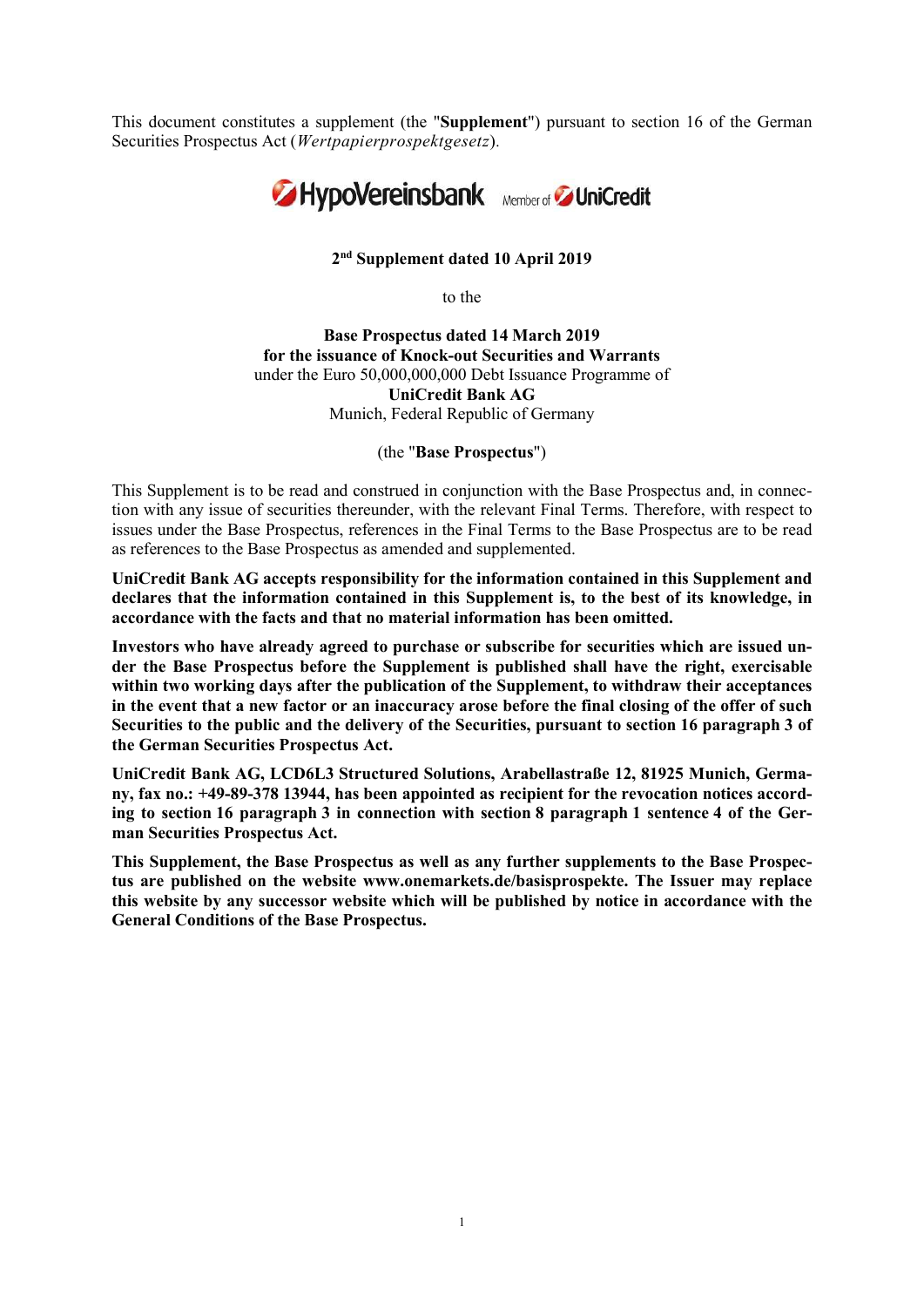Since the approval of the Base Prospectus on 14 March 2019, a significant new factor has come to light with regard to the Base Prospectus. A public offer under the Base Prospectus shall be made in the Netherlands, in addition to the countries previously included. The Base Prospectus needs to be amended in several places to include the necessary information:

1. On page 35 of the Base Prospectus, in the section "SUMMARY", E.3, the following paragraph shall be deleted:

.,

[A public offer will be made in [the Czech Republic] [,] [and] [France] [and] [Italy].]

"

and be replaced with:

"

[A public offer will be made in [the Czech Republic] [,] [and] [France] [,] [and] [Italy] [and] [the Netherlands].]

".

2. On page 72 of the Base Prospectus, in the section "GENERAL INFORMATION ON THE SECURITIES", "Admission to trading and listing of the Securities", the following paragraph shall be deleted:

"

The Issuer may make an application to admit the Securities to trading on a regulated market (Euronext Paris or any other regulated market in the Czech Republic, France or Italy) or other equivalent market. In such a case the relevant Final Terms set out the regulated or other equivalent markets and the earliest date (if known) on which the Securities are or will likely be admitted to trading.

"

and be replaced with:

"

The Issuer may make an application to admit the Securities to trading on a regulated market (Euronext Paris or any other regulated market in the Czech Republic, France, Italy or the Netherlands) or other equivalent market. In such a case the relevant Final Terms set out the regulated or other equivalent markets and the earliest date (if known) on which the Securities are or will likely be admitted to trading.

".

3. On page 72 of the Base Prospectus, in the section "GENERAL INFORMATION ON THE SECURITIES", " Terms and conditions of the offer", the following paragraph shall be deleted: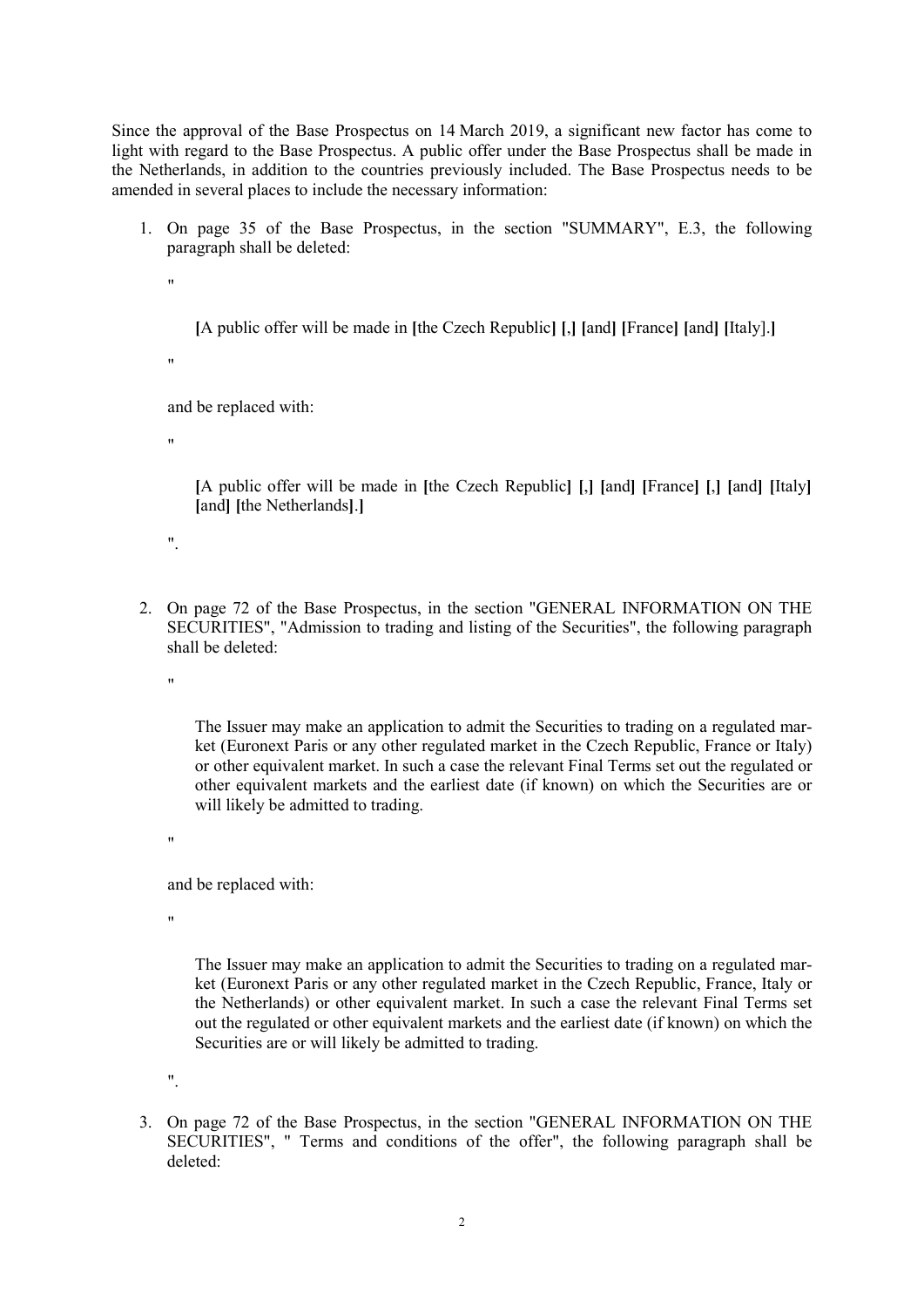- (v) the countr(y)(ies) where the offer(s) to the public takes place: the Czech Republic, France and/or Italy;
- "

"

and be replaced with:

- "
- (v) the countr(y)(ies) where the offer(s) to the public takes place: the Czech Republic, France, Italy and/or the Netherlands;
- ".
- 4. On page 238 of the Base Prospectus, in the section "FORM OF FINAL TERMS", "Notification", the following paragraph shall be deleted:

 $"$ 

The Federal Financial Supervisory Authority (the "BaFin") has provided to the competent authorities in the Czech Republic, France and Italy a certificate of approval attesting that the Base Prospectus has been drawn up in accordance with the Prospectus Directive.

"

and be replaced with:

"

The Federal Financial Supervisory Authority (the "BaFin") has provided to the competent authorities in the Czech Republic, France, Italy and the Netherlands a certificate of approval attesting that the Base Prospectus has been drawn up in accordance with the Prospectus Directive.

".

5. On page 238 of the Base Prospectus, in the section "FORM OF FINAL TERMS", "Terms and conditions of the offer", the following paragraph shall be deleted:

"

[A public offer will be made in [the Czech Republic] [,] [and] [France] [and] [Italy].]

"

and be replaced with:

"

[A public offer will be made in [the Czech Republic] [,] [and] [France] [,] [and] [Italy] [and] [the Netherlands].]

".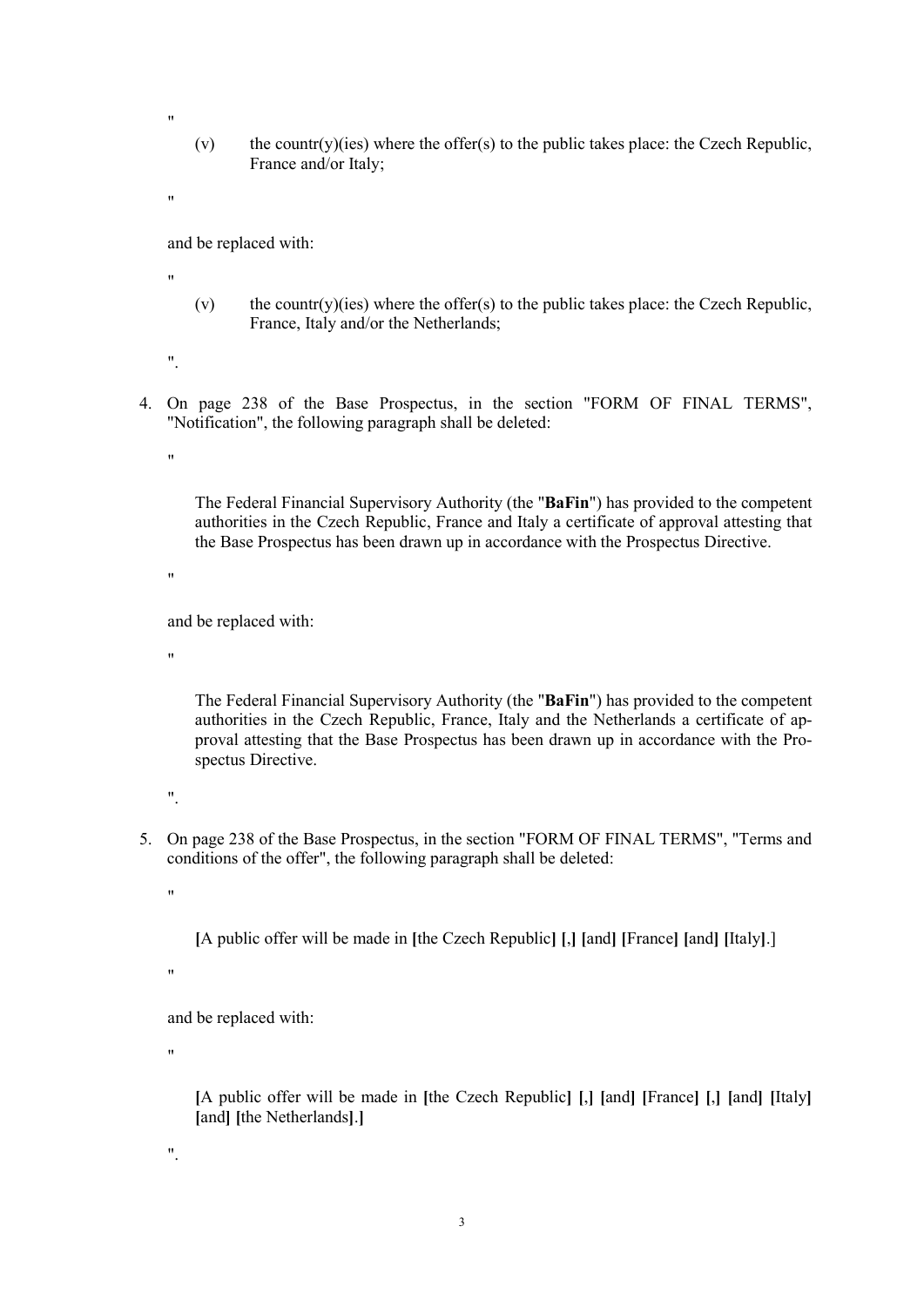6. On page 239 of the Base Prospectus, in the section "FORM OF FINAL TERMS", "Consent to the use of the Base Prospectus", the following paragraph shall be deleted:

 $"$ 

Such consent to use the Base Prospectus is given [for the following offer period of the Securities: *[Insert offer period for which the consent is given*]] [during the period of the validity of the Base Prospectus]. General consent for the subsequent resale or final placement of Securities by the financial intermediaries is given in relation to [the Czech Republic] [,] [and] [France] [and] [Italy].]

"

and be replaced with:

"

Such consent to use the Base Prospectus is given [for the following offer period of the Securities: [Insert offer period for which the consent is given]] [during the period of the validity of the Base Prospectus]. General consent for the subsequent resale or final placement of Securities by the financial intermediaries is given in relation to [the Czech Republic] [,] [and] [France] [,] [and] [Italy] [and] [the Netherlands].]

 $\mathbf{u}$ 

7. On page 239 of the Base Prospectus, in the section "FORM OF FINAL TERMS", "Consent to the use of the Base Prospectus", the following paragraph shall be deleted:

"

Individual consent for the subsequent resale or final placement of the Securities by the financial intermediar[y][ies] is given in relation to [the Czech Republic] [,] [and] [France] [and] [Italy] to [*Insert name*[s] and address[es]] [*Insert details*].]

"

and be replaced with:

"

Individual consent for the subsequent resale or final placement of the Securities by the financial intermediar[y][ies] is given in relation to [the Czech Republic] [,] [and] [France] [,] [and] [Italy] [and] [the Netherlands] to [Insert name[s] and address[es]] [Insert details].]

".

8. On page 240 of the Base Prospectus, in the section "TAXES", in the introductory section, the following paragraphs shall be deleted:

"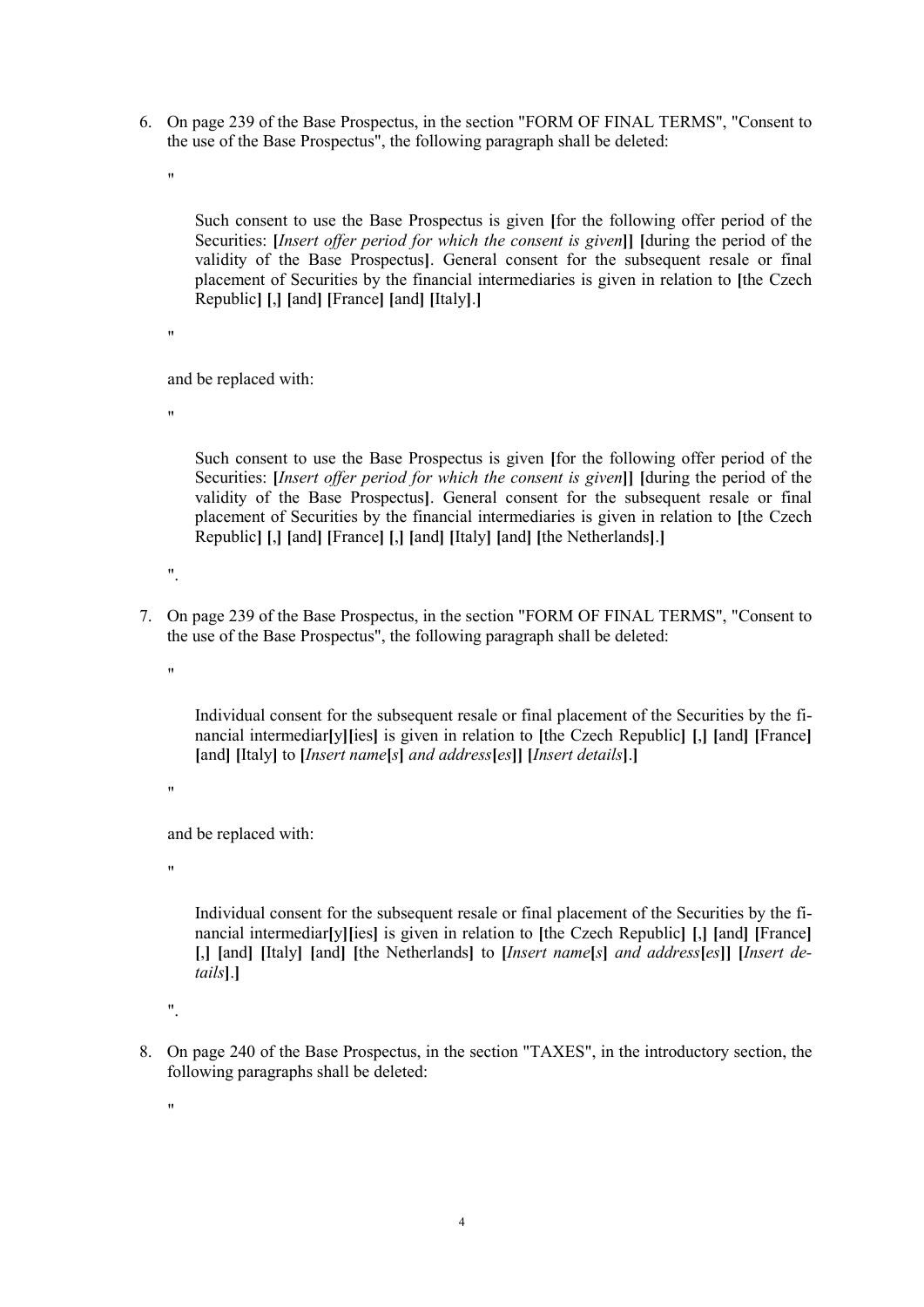The following section discusses certain tax issues associated with the purchase, ownership and disposal of the Securities. The discussion is limited to certain tax issues in the Czech Republic, France, Italy, and the United States of America.

In addition, it is not intended as a comprehensive discussion of all possible tax consequences under those legal systems. It is quite possible that there are other tax considerations that may be relevant when making a decision to invest in the Securities. As each Security may be subject to different tax treatment due to the special conditions of the issue in question as indicated in the Final Terms, the following section also contains only very general information on the possible tax treatment. In particular, the discussion does not take into account special aspects or circumstances that may be relevant to the individual investor. It is based on the tax laws in effect in Italy, France, the Czech Republic and the United States of America on the date of this Base Prospectus. These laws are subject to change. Such changes can also be made retroactively.

The taxation of income from the securities also depends on the concrete terms and conditions of the securities and the individual tax situation of each investor.

### The issuer assumes no responsibility for deducting any withholding taxes.

Investors and interested parties are urgently advised to consult their tax advisor with regard to taxation in their particular case.

 $^{\prime}$ 

and be replaced with:

"

The following section discusses certain tax issues associated with the purchase, ownership and disposal of the Securities. The discussion is limited to certain tax issues in the Czech Republic, France, Italy, the Netherlands and the United States of America.

In addition, it is not intended as a comprehensive discussion of all possible tax consequences under those legal systems. It is quite possible that there are other tax considerations that may be relevant when making a decision to invest in the Securities. As each Security may be subject to different tax treatment due to the special conditions of the issue in question as indicated in the Final Terms, the following section also contains only very general information on the possible tax treatment. In particular, the discussion does not take into account special aspects or circumstances that may be relevant to the individual investor. It is based on the tax laws in effect in the Czech Republic, France, Italy, the Netherlands and the United States of America on the date of this Base Prospectus. These laws are subject to change. Such changes can also be made retroactively.

The taxation of income from the securities also depends on the concrete terms and conditions of the securities and the individual tax situation of each investor.

The issuer assumes no responsibility for deducting any withholding taxes.

Investors and interested parties are urgently advised to consult their tax advisor with regard to taxation in their particular case.

".

9. On page 249 of the Base Prospectus, in the section "TAXES", the following paragraphs shall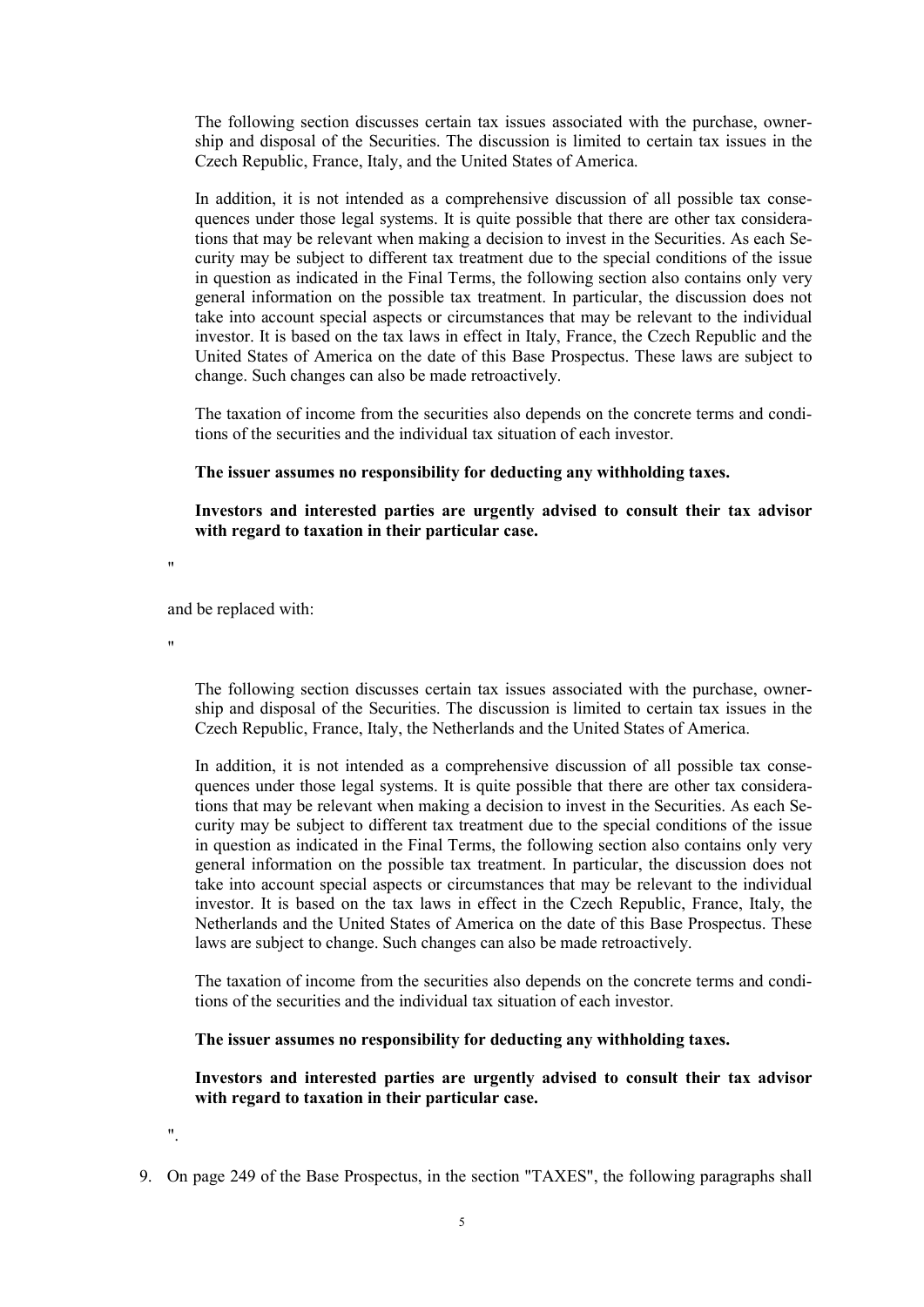be inserted before the section entitled "U.S. Withholding Tax":

"

# The Netherlands

The following is a general summary of certain material Netherlands tax consequences of the purchase, ownership and disposal of the Securities. This summary does not purport to describe all possible tax considerations or consequences that may be relevant to a holder or prospective holder of Securities and does not purport to deal with the tax consequences applicable to all categories of investors, some of which (such as trusts or similar arrangements) may be subject to special rules. In view of its general nature, this general summary should be treated with corresponding caution.

This summary is based on the tax laws of the Netherlands, published regulations thereunder and published authoritative case law, all as in effect on the date hereof, and all of which are subject to change, possibly with retroactive effect. Where the summary refers to "the Netherlands" it refers only to the part of the Kingdom of the Netherlands located in Europe.

This discussion is for general information purposes only and is not tax advice or a complete description of all tax consequences relating to the purchase, ownership and disposal of the Securities. Holders or prospective holders of Securities should consult their own tax advisers regarding the tax consequences relating to the purchase, ownership and disposal of the Securities in light of their particular circumstances.

# Withholding tax

All payments made by the Issuer under the Securities may be made free of withholding or deduction of, for or on account of any taxes of whatever nature imposed, levied, withheld or assessed by the Netherlands or any political subdivision or taxing authority thereof or therein.

## Taxes on income and capital gains

Please note that the summary in this section does not describe the Netherlands tax consequences for:

(i) holders of Securities if such holders, and in the case of individuals, such holder's partner or certain of their relatives by blood or marriage in the direct line (including foster children), have a substantial interest (aanmerkelijk belang) or deemed substantial interest *(fictief aanmerkelijk belang)* in the Issuer under The Netherlands Income Tax Act 2001 (Wet inkomstenbelasting 2001). Generally speaking, a holder of securities in a company is considered to hold a substantial interest in such company, if such holder alone or, in the case of individuals, together with such holder's partner (as defined in The Netherlands Income Tax Act 2001), directly or indirectly, holds (i) an interest of 5% or more of the total issued and outstanding capital of that company or of 5% or more of the issued and outstanding capital of a certain class of shares of that company; or (ii) rights to acquire, directly or indirectly, such interest; or (iii) certain profit sharing rights in that company that relate to 5% or more of the company's annual profits or to 5% or more of the company's liquidation proceeds. A deemed substantial interest may arise if a substantial interest (or part thereof) in a company has been disposed of, or is deemed to have been disposed of, on a non-recognition basis;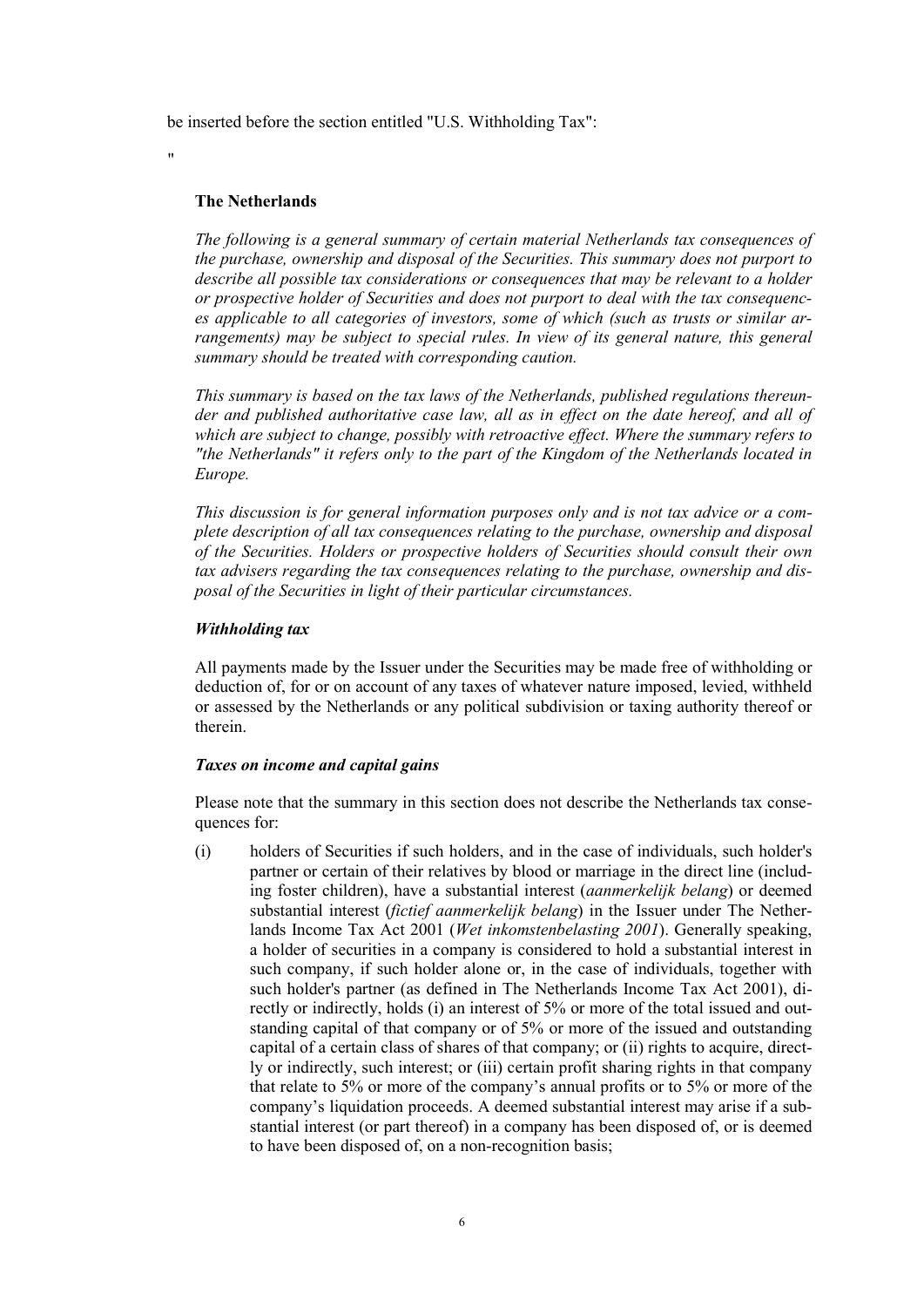- (ii) pension funds, investment institutions (fiscale beleggingsinstellingen), exempt investment institutions (vrijgestelde beleggingsinstellingen) (as defined in The Netherlands Corporate Income Tax Act 1969; Wet op de vennootschapsbelasting 1969) and other entities that are, in whole or in part, not subject to or exempt from Netherlands corporate income tax; and
- (iii) holders of Securities who are individuals for whom the Securities or any benefit derived from the Securities are a remuneration or deemed to be a remuneration for activities performed by such holders or certain individuals related to such holders (as defined in The Netherlands Income Tax Act 2001).

# Netherlands Resident Entities

Generally speaking, if the holder of Securities is an entity that is a resident or deemed to be resident of the Netherlands for Netherlands corporate income tax purposes (a 'Netherlands Resident Entity'), any payment under the Securities or any gain or loss realized on the disposal or deemed disposal of the Securities is subject to Netherlands corporate income tax at a rate of 19% with respect to taxable profits up to  $\epsilon$ 200,000 and 25% with respect to taxable profits in excess of that amount (rates and brackets for 2019).

# Netherlands Resident Individuals

If the holder of Securities is an individual resident or deemed to be resident of the Netherlands for Netherlands income tax purposes (a 'Netherlands Resident Individual'), any payment under the Securities or any gain or loss realized on the disposal or deemed disposal of the Securities is taxable at the progressive Netherlands income tax rates (with a maximum of 51.75% in 2019), if:

## Netherlands Resident Entities

Generally speaking, if the holder of Notes is an entity that is a resident or deemed to be resident of the Netherlands for Netherlands corporate income tax purposes (a 'Netherlands Resident Entity'), any payment under the Notes or any gain or loss realized on the disposal or deemed disposal of the Notes is subject to Netherlands corporate income tax at a rate of 19% with respect to taxable profits up to  $\epsilon$ 200,000 and 25% with respect to taxable profits in excess of that amount (rates and brackets for 2019).

### Netherlands Resident Individuals

If the holder of Securities is an individual resident or deemed to be resident of the Netherlands for Netherlands income tax purposes (a 'Netherlands Resident Individual'), any payment under the Securities or any gain or loss realized on the disposal or deemed disposal of the Securities is taxable at the progressive Netherlands income tax rates (with a maximum of 51.75% in 2019), if:

- (i) the Securities are attributable to an enterprise from which the holder of Securities derives a share of the profit, whether as an entrepreneur (ondernemer) or as a person who has a co entitlement to the net worth (medegerechtigd tot het vermogen) of such enterprise without being a shareholder (as defined in The Netherlands Income Tax Act 2001); or
- (ii) the holder of Securities is considered to perform activities with respect to the Securities that go beyond ordinary asset management (normaal, actief vermogensbeheer) or derives benefits from the Securities that are taxable as benefits from other activities (resultaat uit overige werkzaamheden).